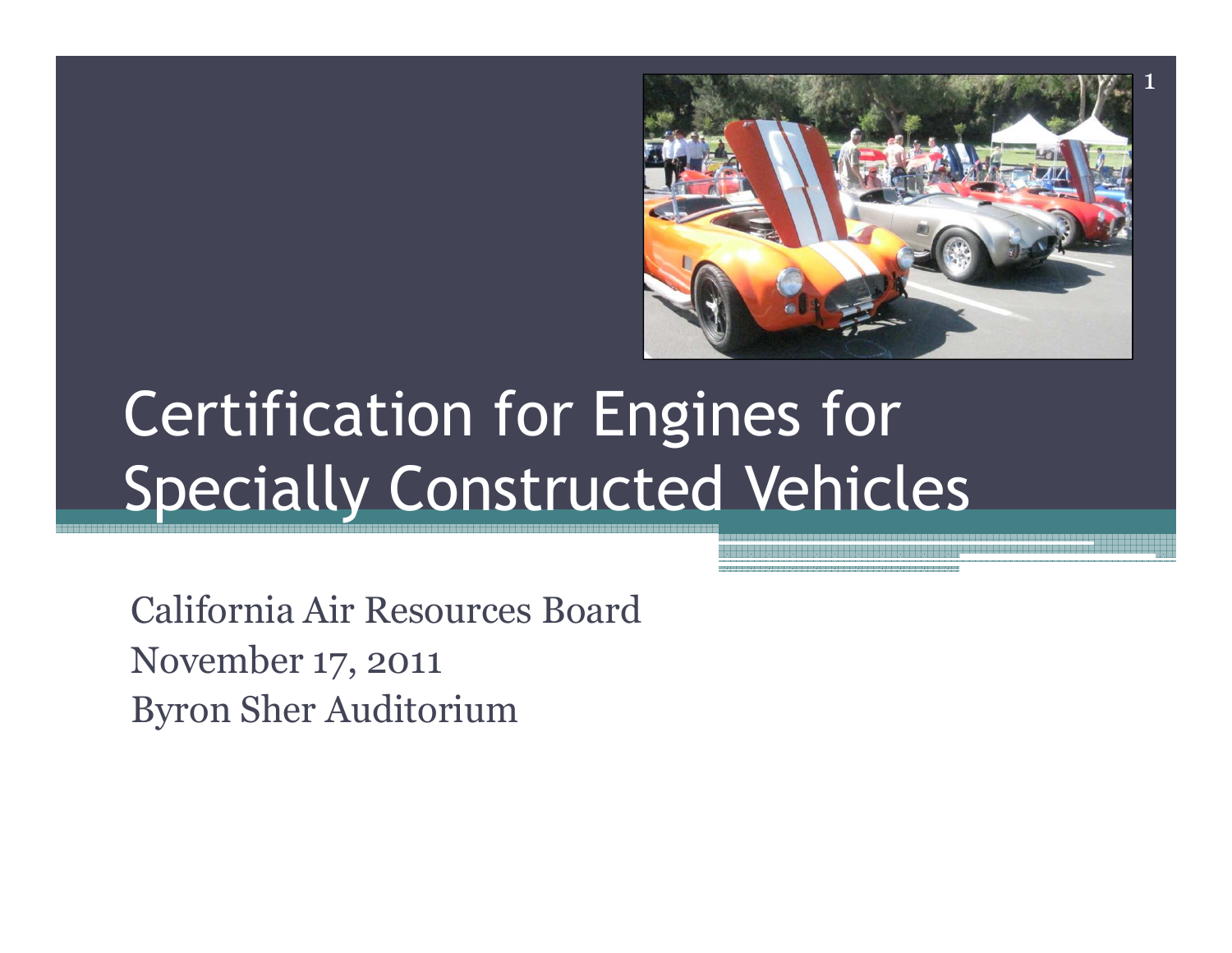## **Outline**

- •Background
- •Regulatory Process



- •Staff's Proposed Certification Procedures
- •Summary and Staff Recommendation

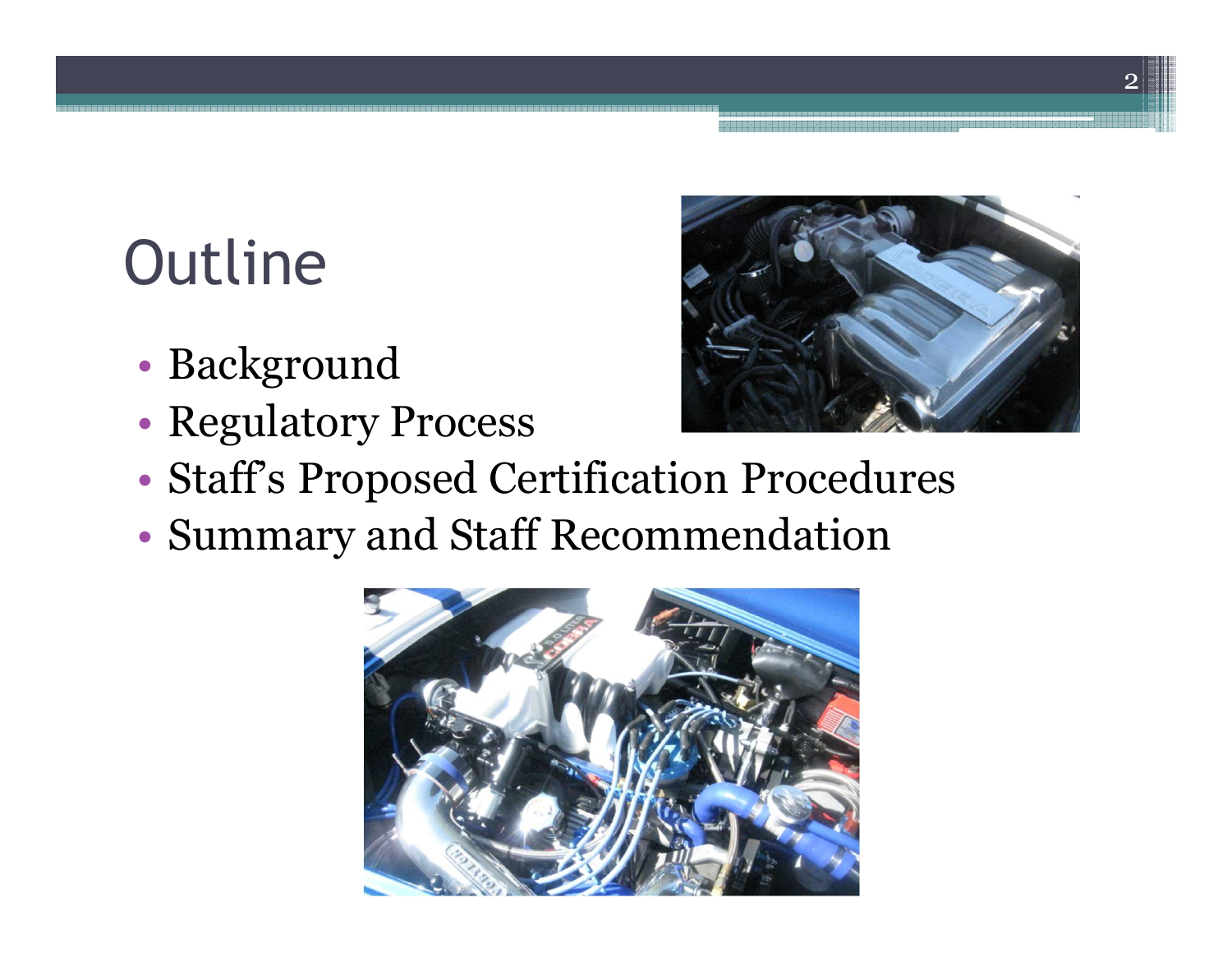#### Background: SPCNS Definition

- • a vehicle built for private use, not for resale, and not constructed by a licensed manufacturer or remanufacturer.
- • may be built from:
	- $\begin{align} \n\begin{array}{c} \n\cdot & (1) \text{ a kit;} \n\end{array} \n\end{align}$
	- □ (2) new or used, or a combination<br>of parts: or of parts; or



**E** (3) a vehicle reported for dismantling, which, when<br>reconstructed, does not resemble the original vehicl reconstructed, does not resemble the original vehicle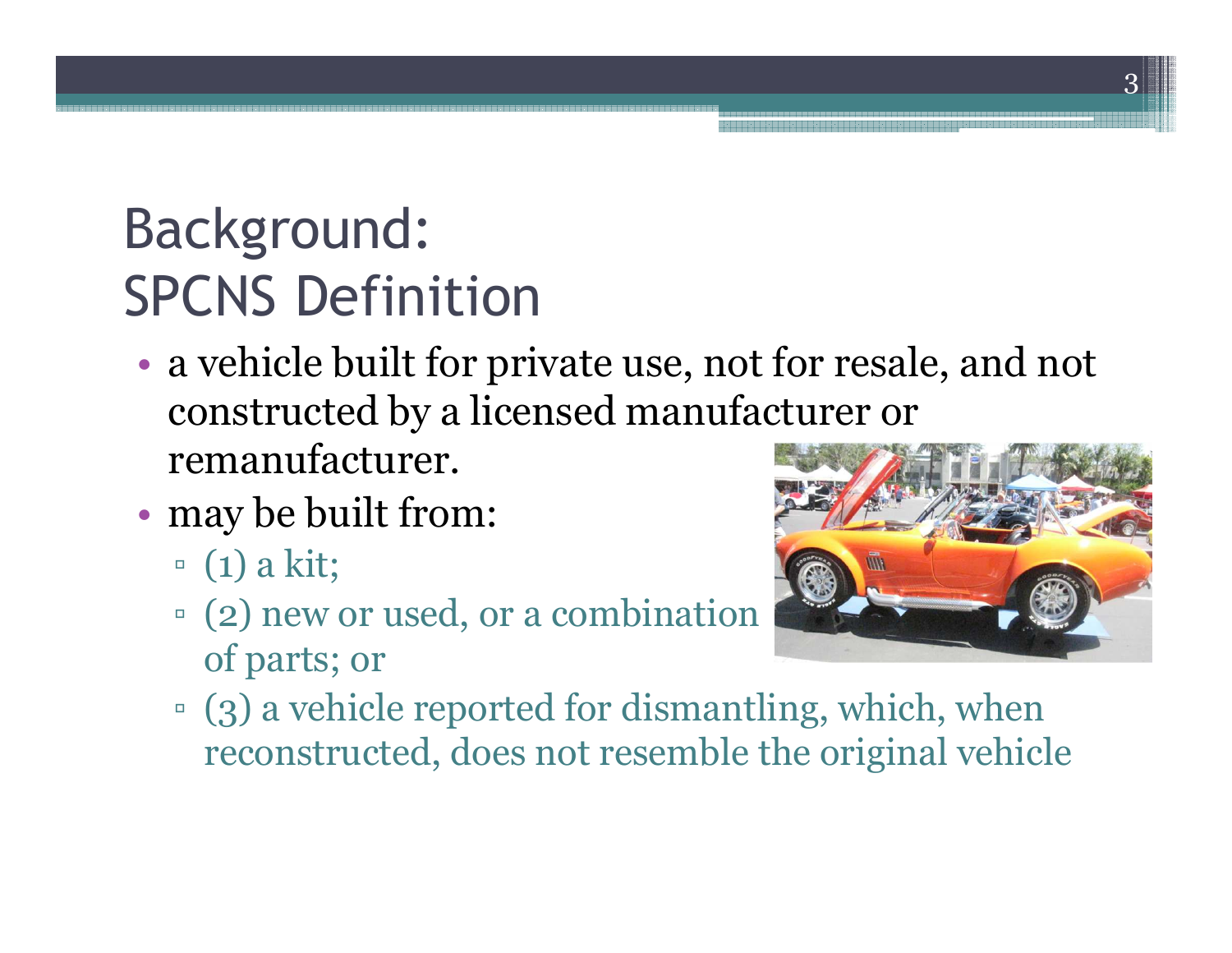## Background: Kit Cars (SPCNS)

- •Hobby-driven market
- • Thousands of kit cars currently registered in California
- •Integral part of California's car culture

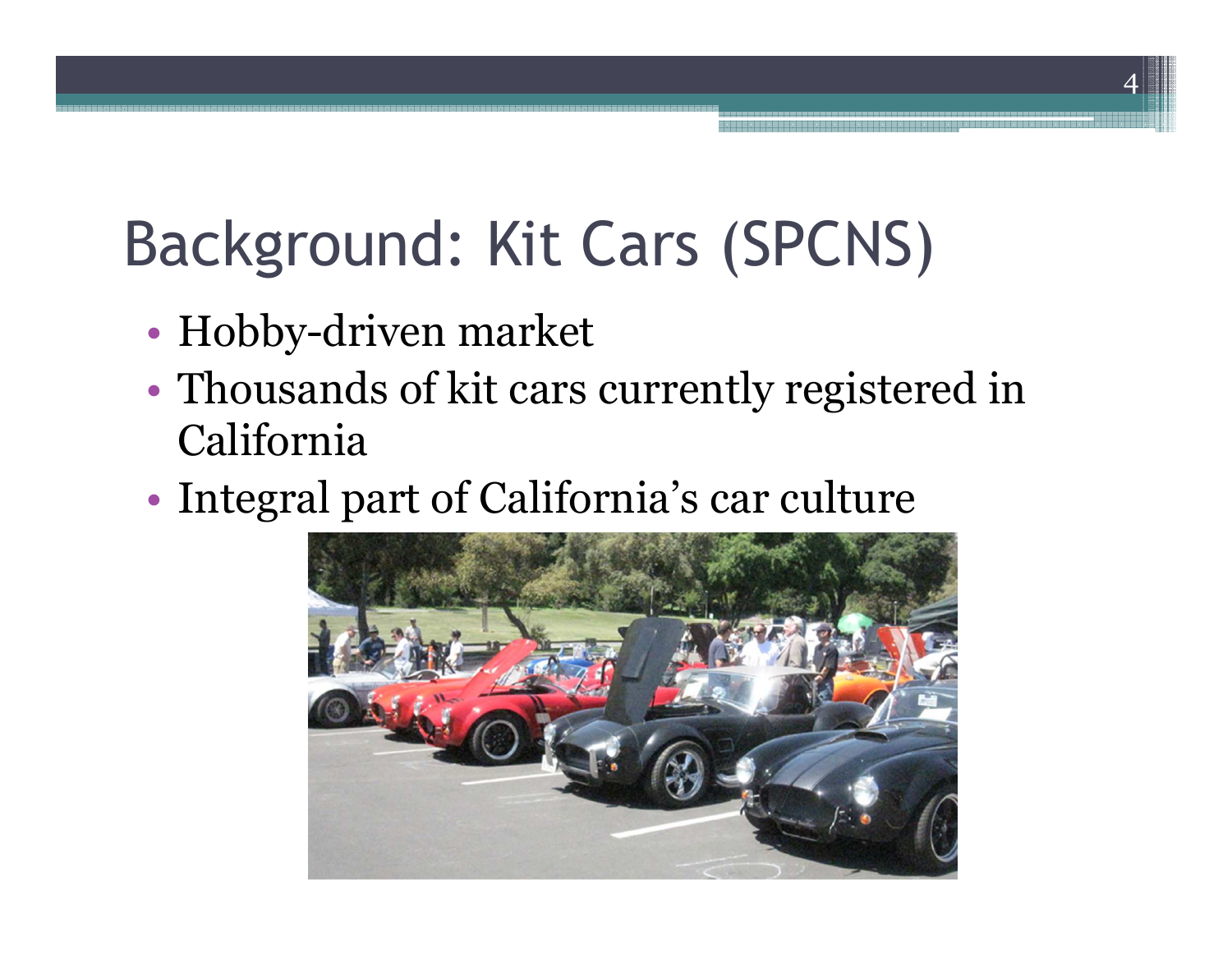#### Background:Certificate of Sequence (SB 100) Process

- • 500 new SPCNS per year allowed to be registered in CA
- •Exempt from Smog Check
- • Every year since its creation in 2001, all 500 certificates have been handed out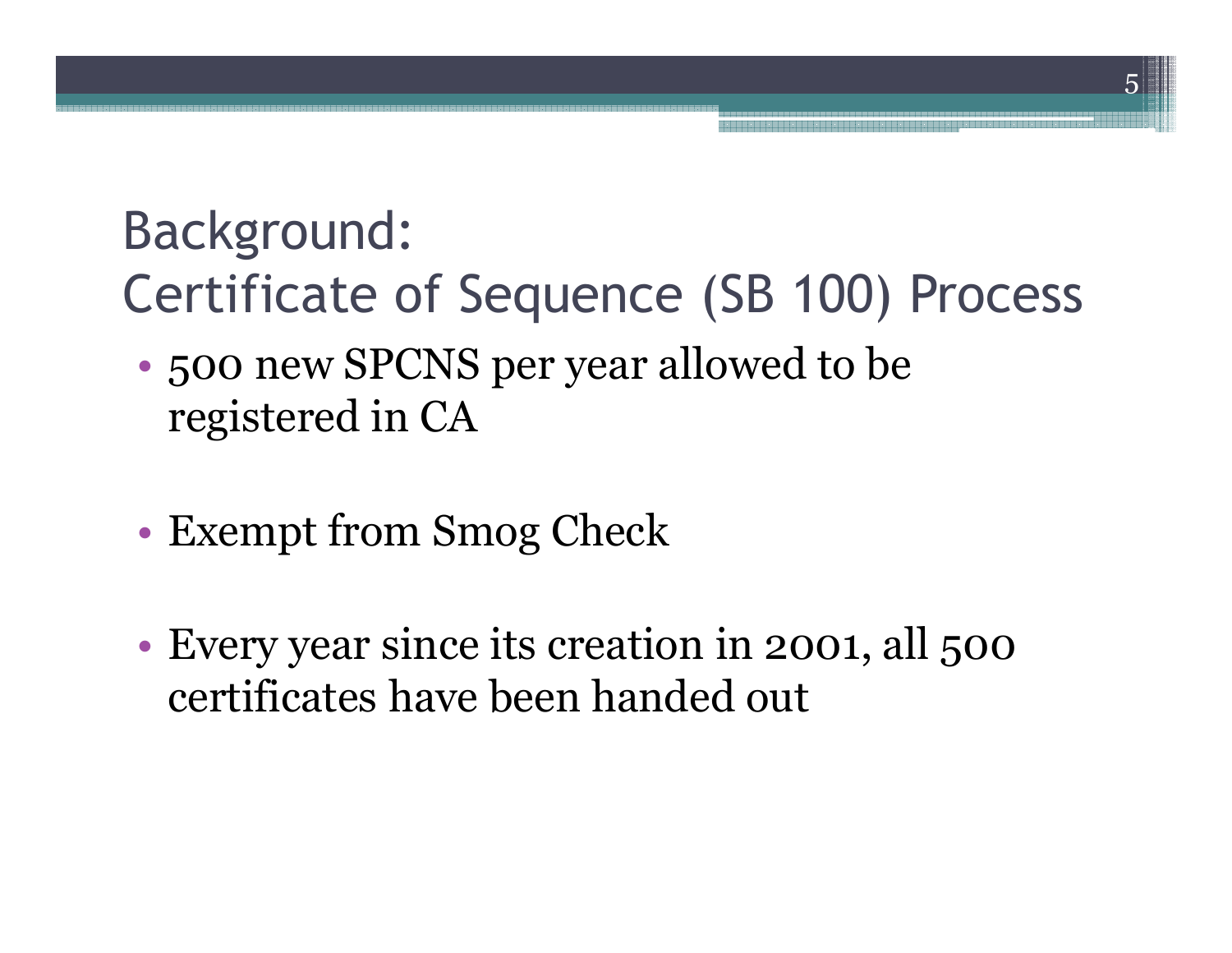### Background:Issues Surrounding Kit Cars

- •Registration circumvention (Amnesty program)
- •Kit Cars are high emitters
- • Currently, no ARB mechanism to certify a lower emission solution



1 Uncontrolled SPCNS 30 Modern Vehicles



\*emissions are calculated on a per mile basis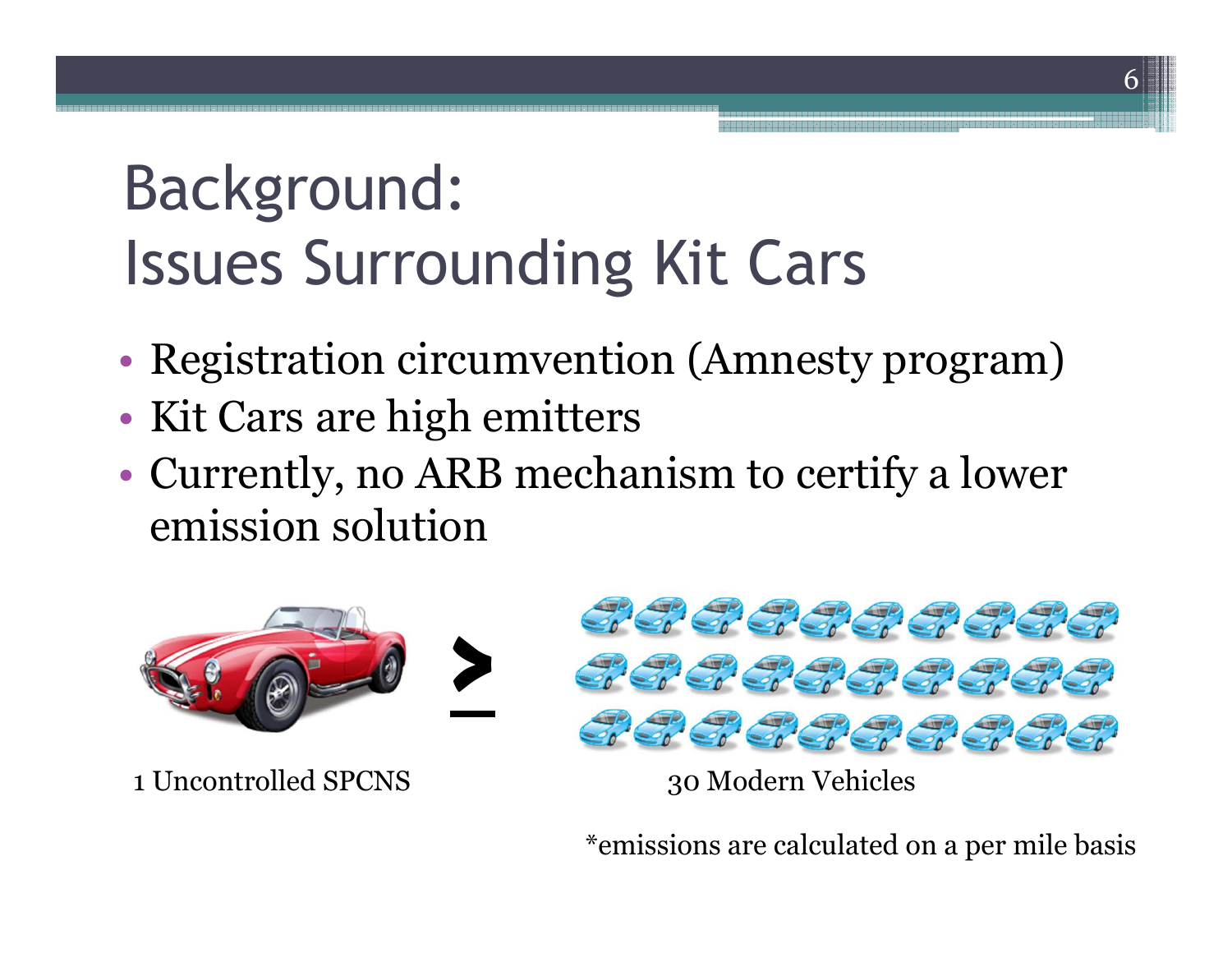## Purpose for Rulemaking

• Allow engine manufacturers to certify clean engines for kit cars

7

- • Create a path to help deal with registration circumvention
- • Staff's Proposal…
	- $\Box$   $\Box$  במורס מפח הפר $\Box$ Cleaner engine choice
	- ▫Ensures proper installation instructions
	- ▫Allows for legal registration of kit cars in years the<br>SR100 certificates of sequence are used up SB100 certificates of sequence are used up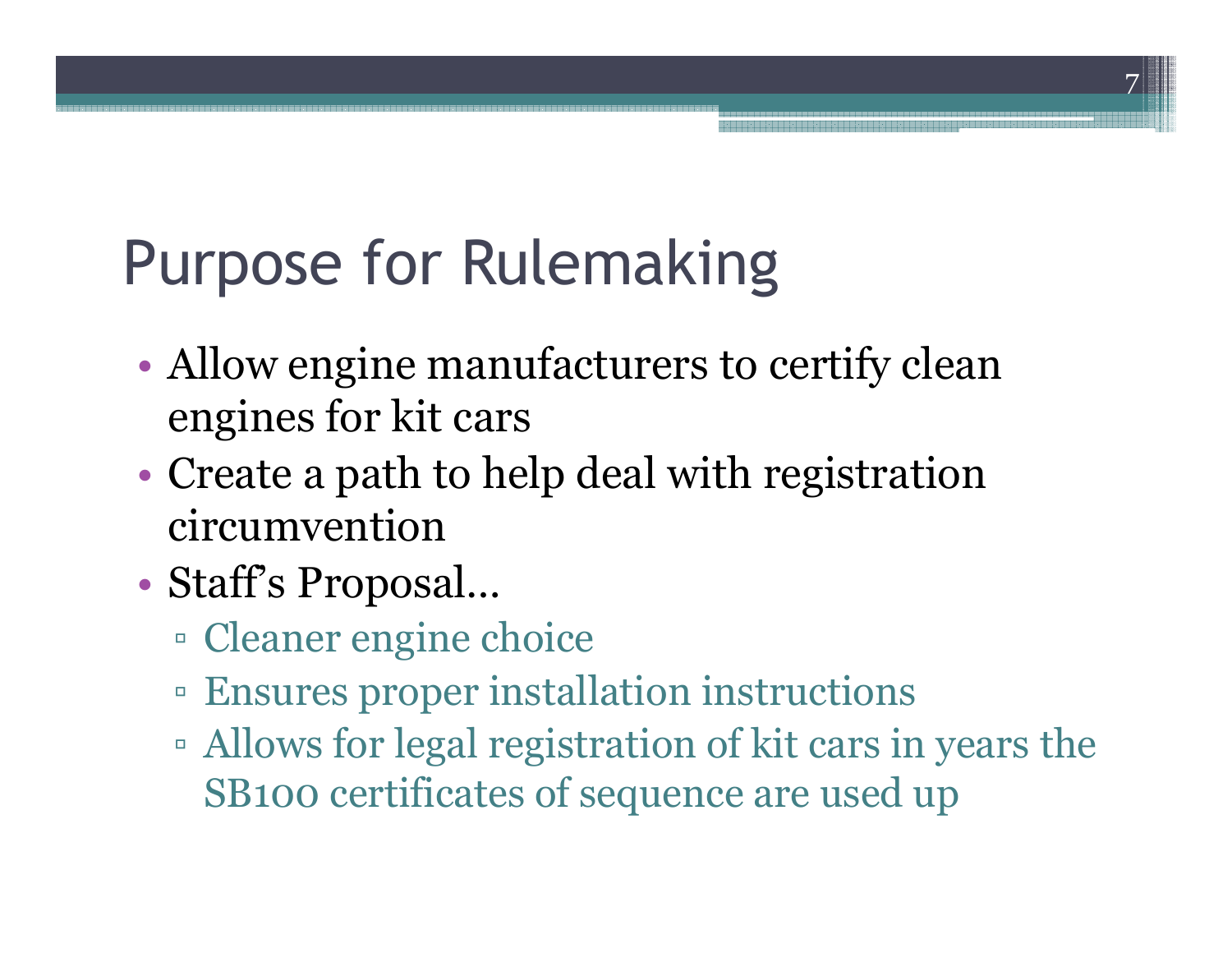## Regulatory Development Process

- •Began in Spring 2011
- •• 2 Public Workshops – Sacramento (May) and<br>El Monte (July) El Monte (July)
	- ▫Engine manufacturers, car hobbyists, engine<br>installers, and SEMA installers, and *SEMA*
- $\bullet$  ( ) $\sf{l}$  ) $\sf{l}$  the school to ( )support ( Outreach to California engine installers and hobbyist publications
- • Other State agencies:
	- ▫Bureau of Automotive Repair (BAR), Department<br>of Motor Vehicles, and California Highway Patrol of Motor Vehicles, and California Highway Patrol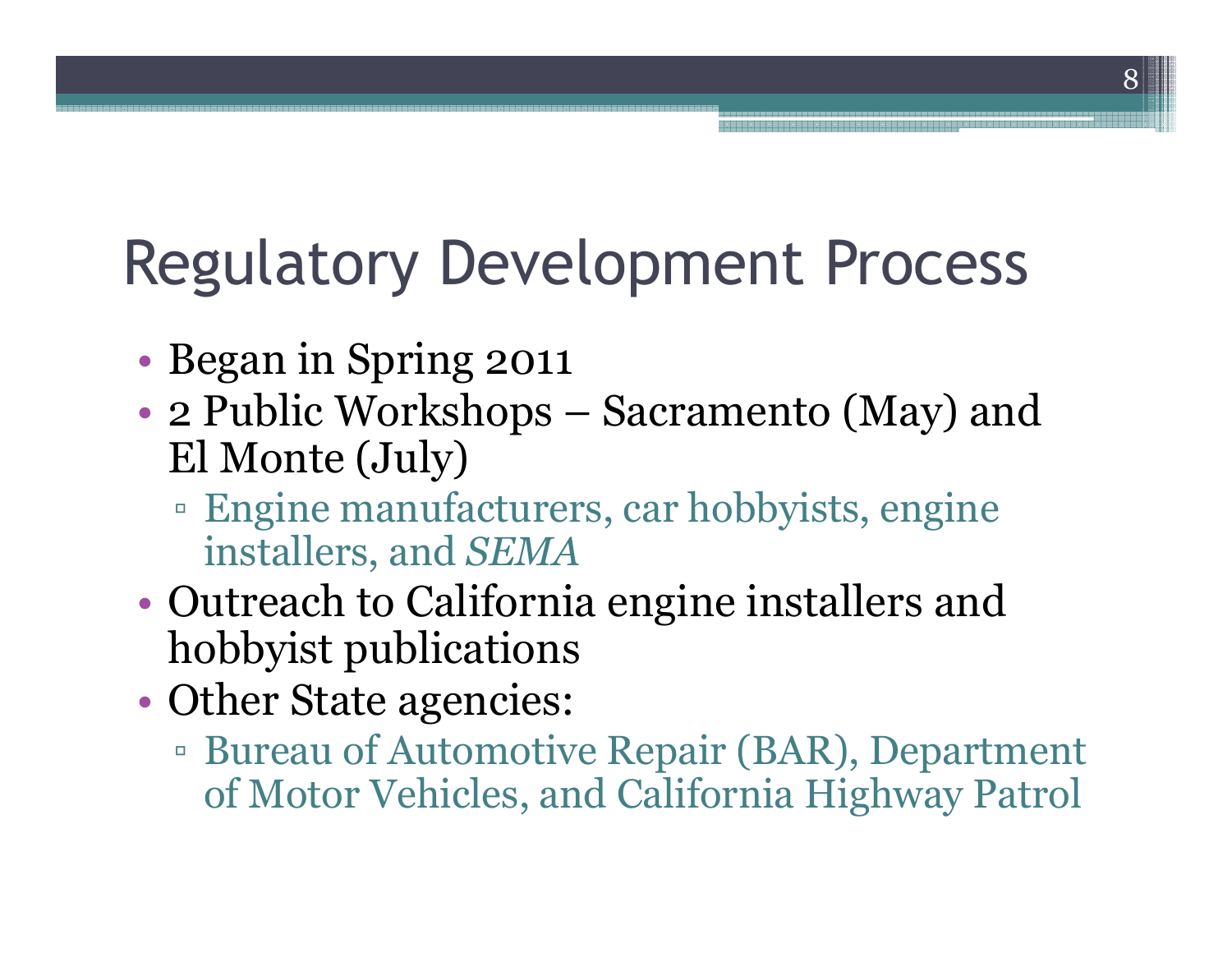## Staff's Proposal: Overview

 $\bullet$  Provides a new way tor engine ma Provides a new way for engine manufacturers to certify engines

9

- •Helps ensure engines are installed properly
- •Gives hobbyists a low-emitting engine option

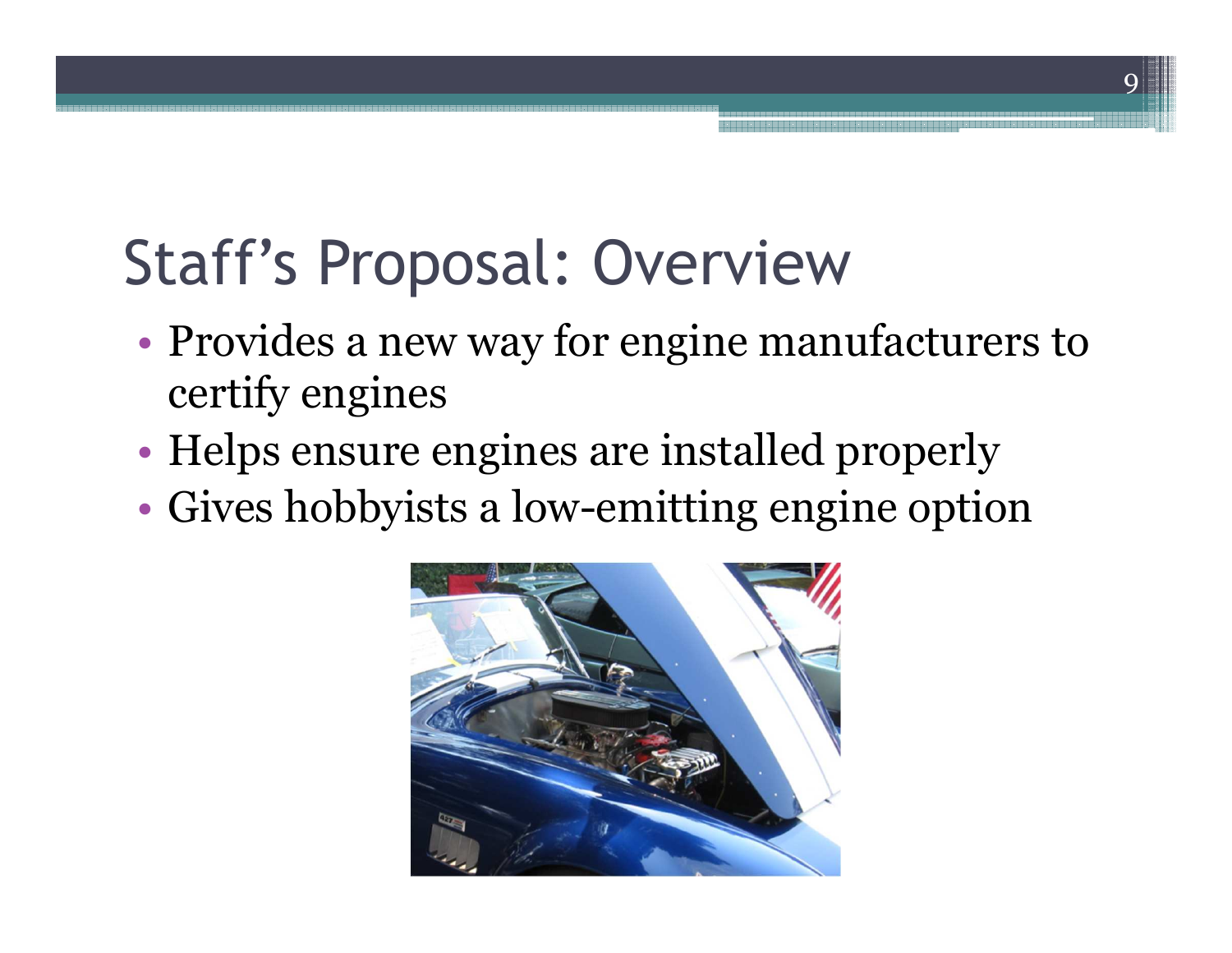#### Staff's Proposal: Engine Manufacturer Requirements

- • Low-emitting engine package
	- **Example 1** Meet current exhaust and evaporative standards for new vehicles new vehicles
	- **Emissions controls**<br>E. On beard diagnosti
	- □ On-board diagnostics (OBD) system<br>Emissions test date based on a wore
- • Emissions test data based on a worst case vehicle
	- □ Can use data from previously certified vehicle<br>[petelletion instructions
- •• Installation instructions
- •• Label
- Warranty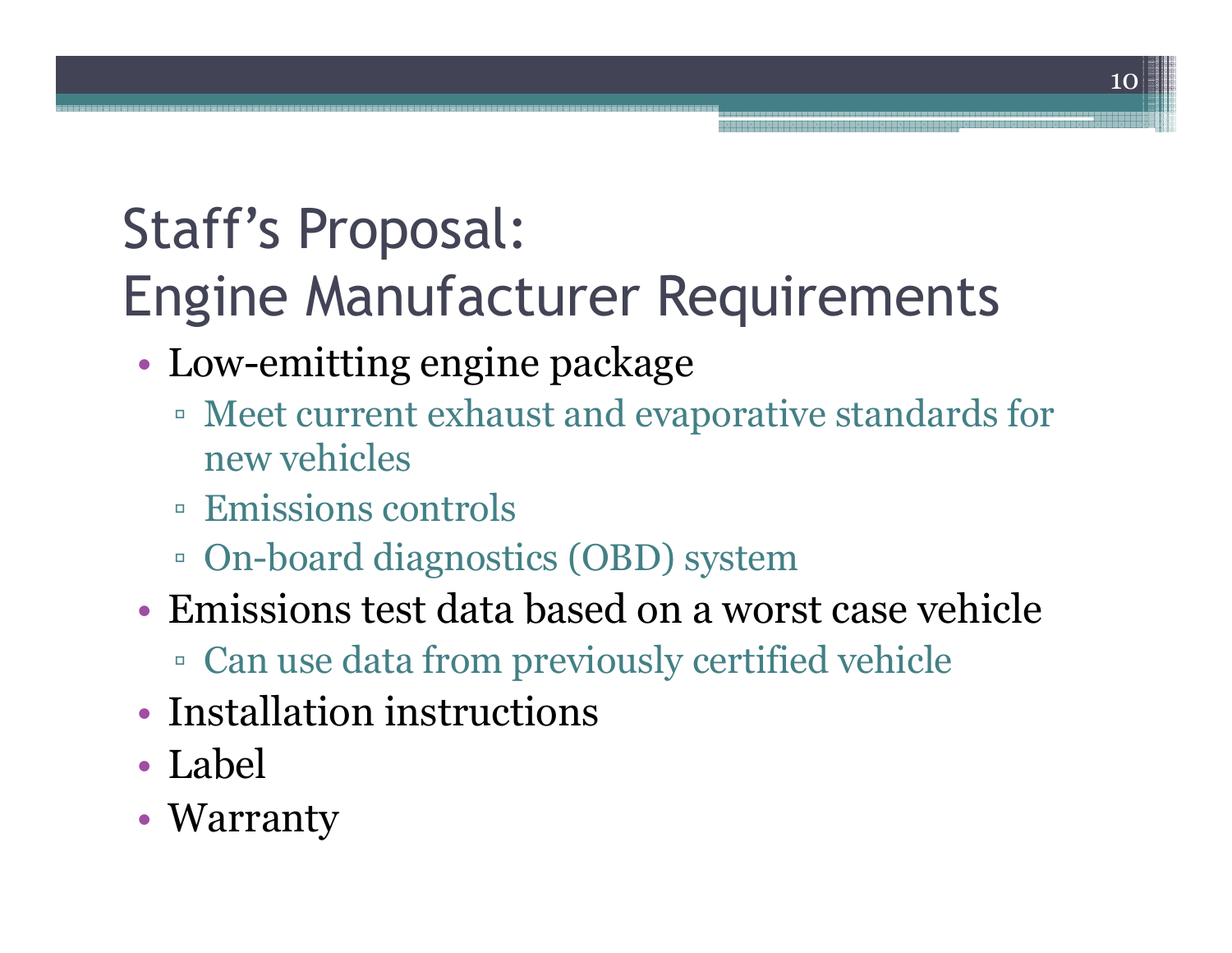#### Staff's Proposal: Engine Installer Requirements

- • Installer Definition
	- ¤ Installs a certified Installs a certified engine package in a specially constructed vehicle for compensation

#### •Install per manufacturer instructions

- ▫Affidavit, reporting and recordkeeping to enable<br>warranty claims and recalls warranty claims and recalls
- • Installation Warranty
	- 1 year/12,000 mi warranty

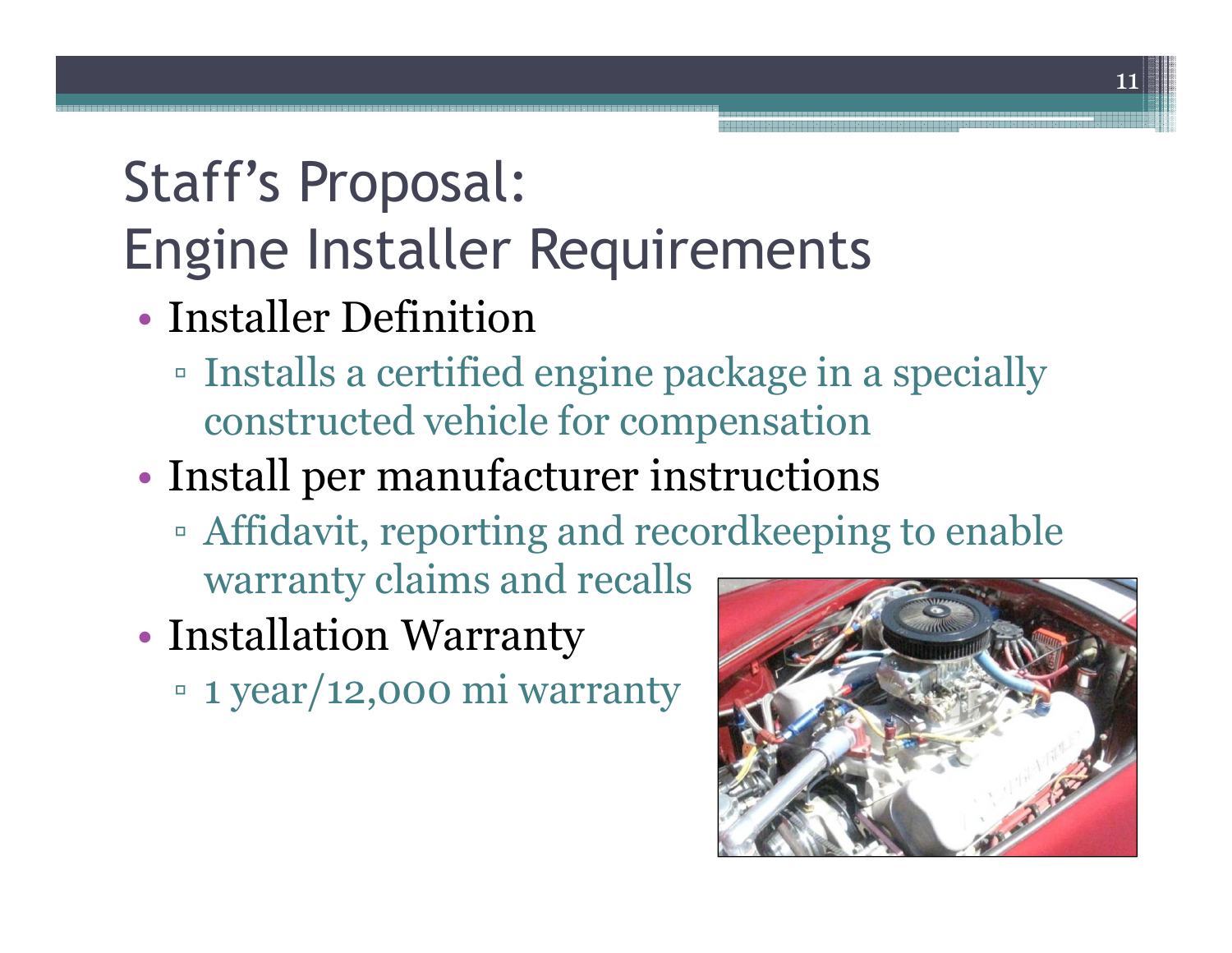#### Staff's Proposal:Hobbyist Requirements

- • Install ARB certified engine package per manufacturer's instructions
- • Take to referee station where referee inspects:
	- ▫Ensures vehicle is low-pressure evap test capable<br>Functional Chook Engine Light
	- ▫Functional Check Engine Light
	- ▫Engine installed per manufacturer's specifications<br>when its werenty send to menufacturer.
- •Submits warranty card to manufacturer

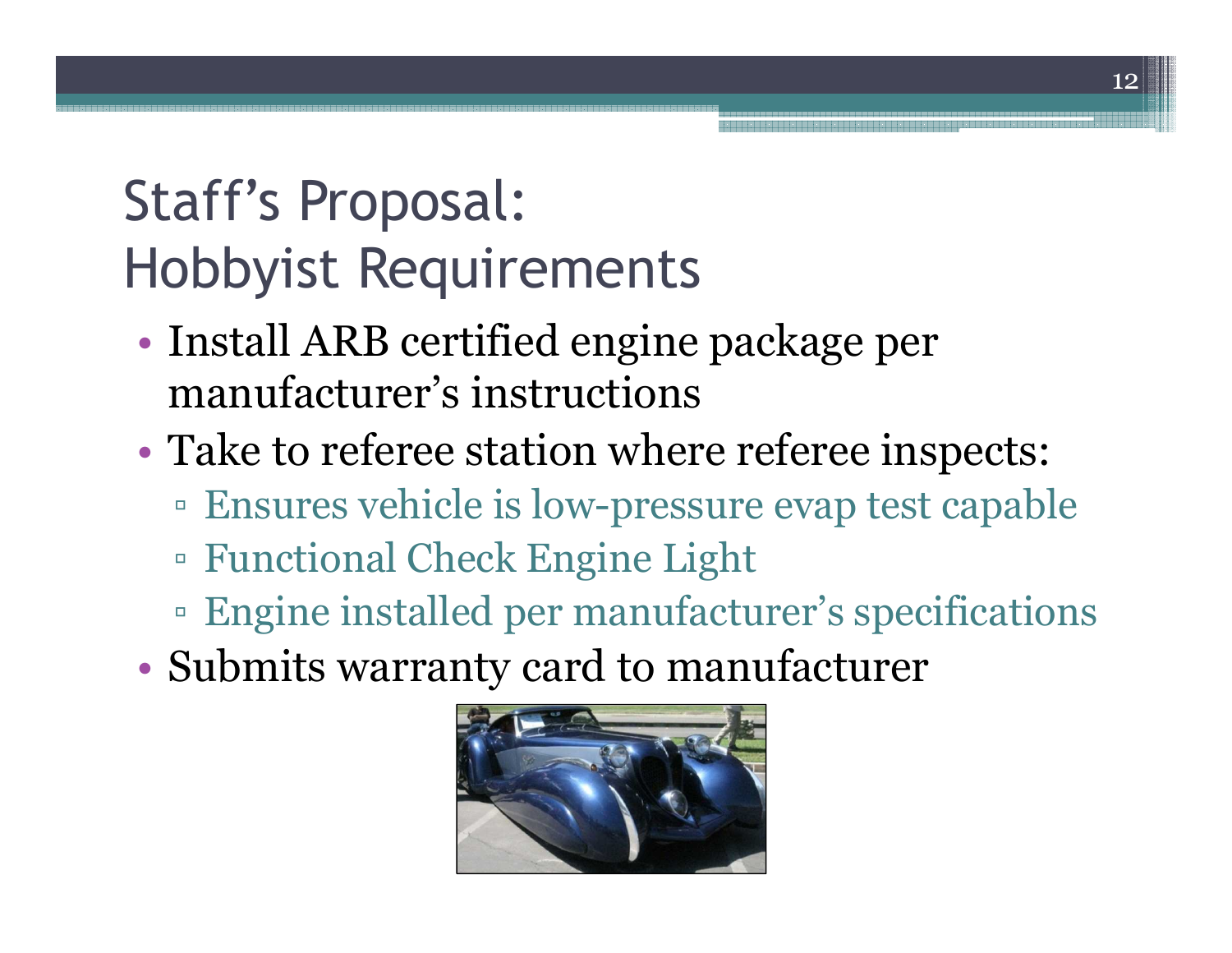# 15-Day Modifications

- • Incorporate forthcoming light-duty vehicle emission standards
	- ▫To be considered by the board in January<br>convents  $\overline{P} \wedge \overline{P}$  Autemative Pensir Des
- • Incorporate BAR Automotive Repair Dealer definitions
- •Corrections/clarifying changes